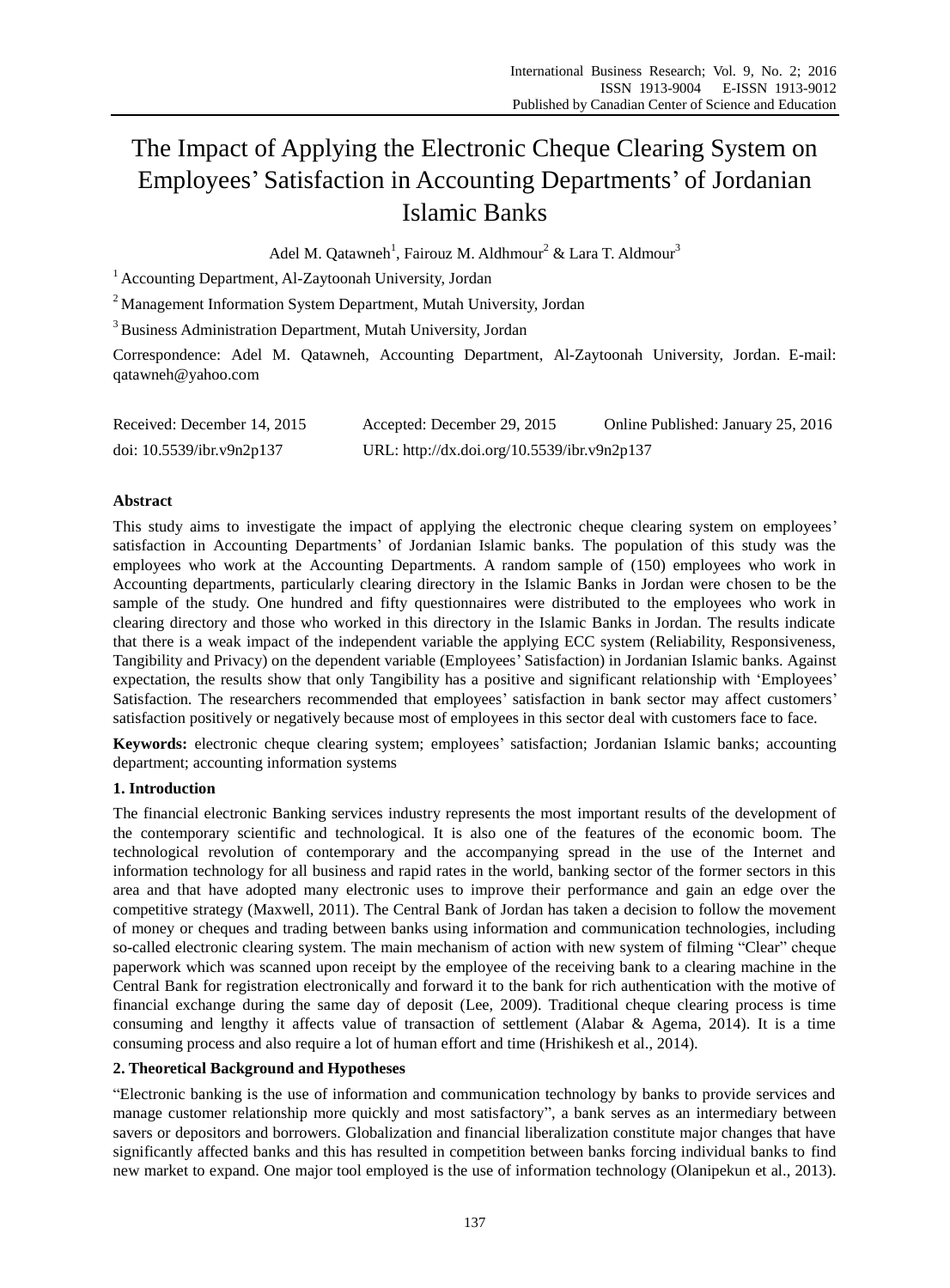So banks in the whole world should transform into a electronic transactions system. This system allowed them to speed their work, enhanced their security, privacy and reduced cost and time of transactions.

The researchers could conclude that electronic banking is application of advance information technology in banks to introduce their services to their customers more quickly (Olanipekun et al., 2013; Welch, 1999; Yasuharu, 2003). It also made an implication of information technology which revolutionized their functions and caused dramatic change in their industry. In this research the researcher will focus on side that related to electronic banking that concern with electronic cheque clearing system.

# Electronic Cheque Clearing (ECC)

Electronic clearing is defined as information, data, images and checks symbols) by electronic means through electronic clearing section at the (CBJ) and at a specific time determination of net balances resulting from this process (Association of Banks in Jordan, 2009). The aim of checks electronic clearing is to stop dealing with paper checks for clearing purposes at the depositing stage in banks, and to collect checks in the same day; The Central Bank of Jordan (CBJ) moved a step in enhancing dependence on information through check electronic clearing system (AL-Refai1 & Nawafleh (2014). The deployment reflects the banking industry's commitment to the digital cheque clearing process (Central Bank of Jordan, 2013).

#### Cheque Clearing Process

Traditional cheque clearing process is time consuming and lengthy it affects value of transaction of settlement (Alabar & Agema, 2014). It is a time consuming process and also require a lot of human effort and time (Hrishikesh et al., 2014).



Figure 1. Traditional cheque processing.

Resource: (Jeremy and Euston, 2005).

#### Electronic Cheque Clearing Systems (ECC)

An electronic cheque clearing system (ECCS) is defined as the process of inter-bank cheque settlement by using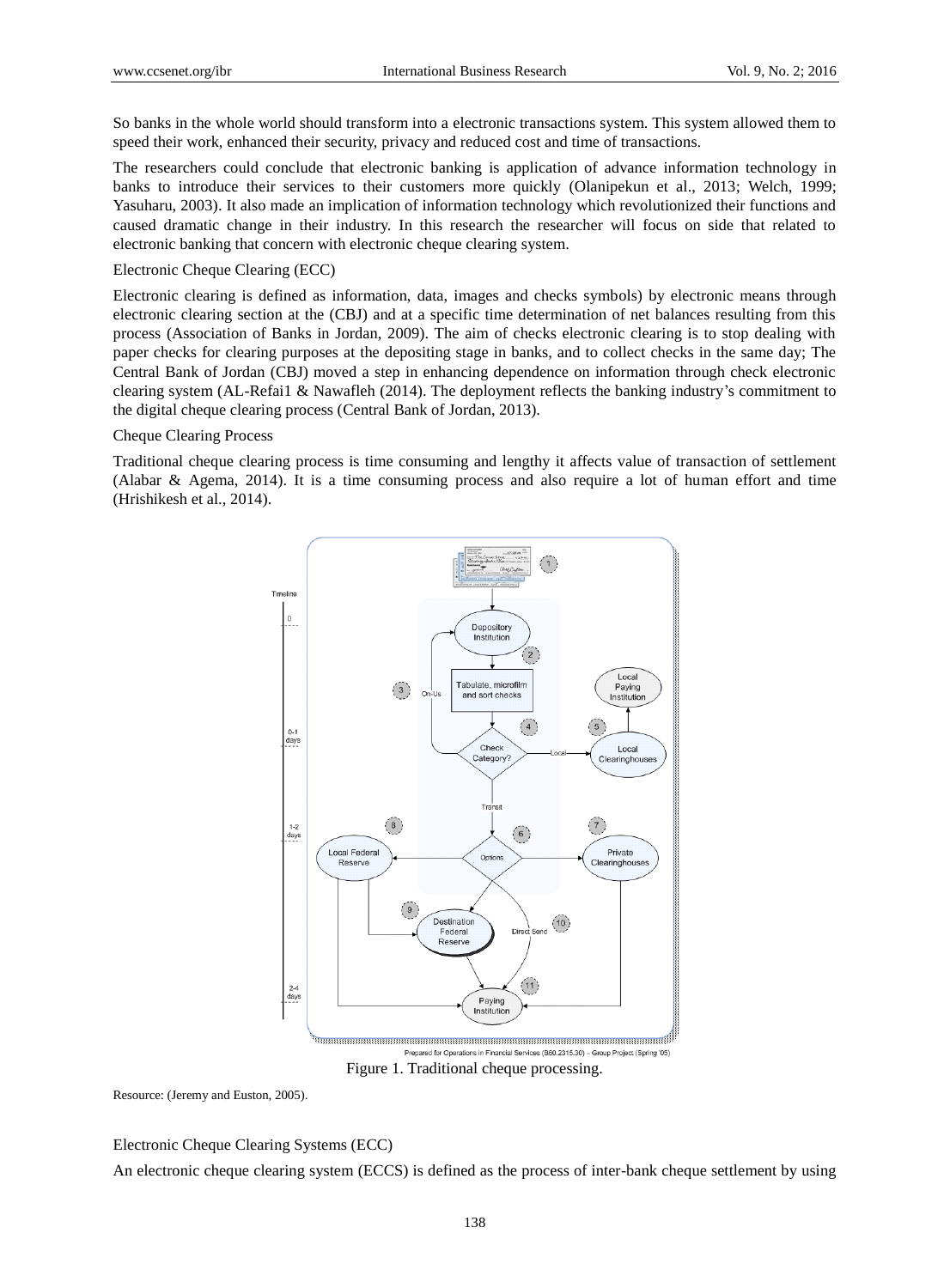both cheque electronic records and scanned copy of the cheque (Pasupathinathan et al., 2005). Once the teller in the bank of first deposit (BFD) receives the cheque item, the scanned copy is sent to the paying bank through the central bank to be technically and financially cleared through high speed secure connection lines. The reply for that action to pay or reject the cheque is generated from the paying bank to the central bank and then sent to (BFD) (Jresat, 2007). On the contrary to the traditional cheque clearing process, this occurs at the central bank clearing center with the physical attendance of all banks' representatives (Yahya et al., 2011).

The center of the cheques clearing process is the clearing house, central bank, monetary agency or Federal Reserve. The roles of all these governmental institutions is to verify the cheque clearing process and enforce financial procedures, regulations and laws, as well as to monitor and follow up their implementation (CBJ Website, 2009).

When a customer deposits a cheque at a bank, the sending bank captures both the front and the back of the cheque into cheque images as well as prepares the data related to the cheque in order to send them online to the Electronic Clearing House (ECH). The ECH will sort the cheque images and data before sending them to the appropriate paying bank for verifications and approval of payment. If payment for the cheque is refused, the paying bank will inform the ECH online of the return status of the cheque, the ECH will inform the sending bank accordingly. The sending bank will then return the physical cheque attached with cheque return advice to the customer.



Figure 2. Cheque collection process in the ECC

Source: Bank Thailand, www.bot.or.

Clacher (2006), Jersat (2007), Somkid (2012) and Bank Thailand posed the following benefits for using ECC process:

- This system is cleared cheque using an image instead of physical paper as before.
- This system will also allow for the storage of electronic data and images.
- This system can be used as legal evidence without physical paper.
- This system also stimulates the economic growth and reduces the labor costs and papers.
- Imaged cheques are easy to process, transfer and retrieve.

# **3. Variable of the Study**

# *3.1 Reliability of ECC*

"Reliability refers to the ability to execute the promised service in an accurate and reliable way" (Yang, 2002). According to Parasuraman et al. (1988) "reliability is one of the most important Dimensions of quality of service". On the other hand, some studies found that reliability represents the most important dimensions of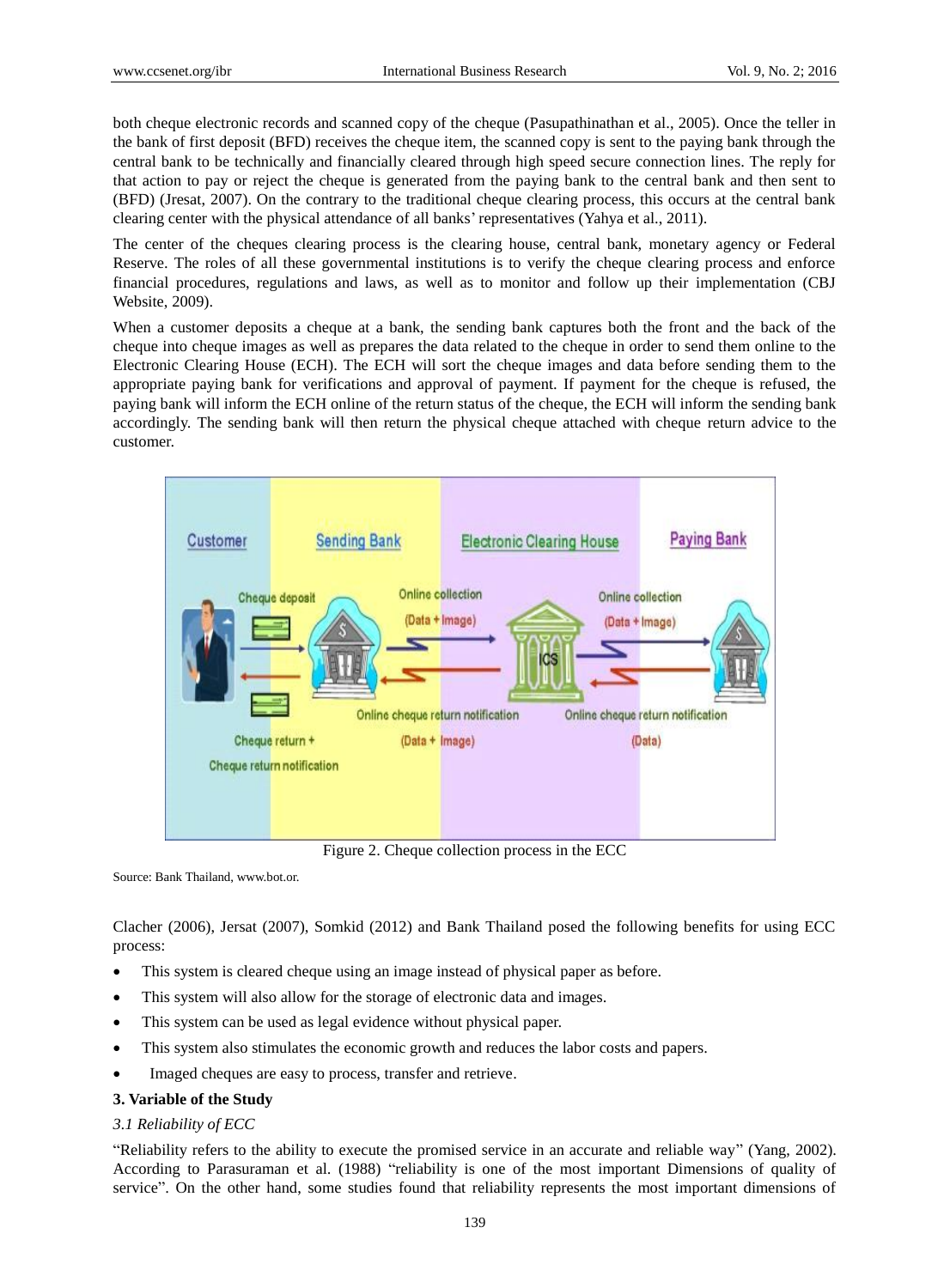electronic service quality (Sukasame, 2010). Santhiyavalli (2011) pointed that reliability refers to the trust in banks' ability of performing service in a proper way, such as acting according to promises and declarations. A reliable service means the banker is able to provide internet connection that is working at desired level throughout the day without significant failures; banker should not misuse the cardholder information and there should be frequent update of new technologies.

# *3.2 Tangibility of ECC*

"Tangibility included Facilities material used in the work from the outside appearance of the bank and prepares the inside of the devices and methods used in the performance of the service. They include the physical elements of the service (the seats, lights, chairs, equipment)" (Berry et al., 1985). While Santhiyavalli (2011) described tangibility as the things which are physically observed by the customers in the bank branch including large ATM network, personnel, physical facilities, materials and appearance. Able and skilled personnel, the quality of banking products and services, brochures and cards may represent tangibles. These qualities provide concrete cues for customers to evaluate the capability of the service provider. The following equipment and software are the most necessary for applying ECC at banks; Cheque Scanner, Desktop PCs, Software, Electronic Cheque Clearing Web.

# *3.3 The Privacy*

Belanger, Hiller and Smith (2002) and Cavoukian and Dixon (2013) looked at Privacy as personal manage and control over their personal information with respect to its collection, use and disclosure. Hua (2009) pointed that to understand the user's adoption of online banking, security and privacy concerns should not be ignored because those are the most important concerns for trust building which has been pointed out as the top two factors influencing user' adoption. Privacy policy has been proven to be an important factor influencing people's behavioral intention of acceptance of online banking while a specific privacy policy may have more impact on the adoption of online banking. Customer and Bank represent, warrant and mutually agree that all confidential information concerning the other party or parties that comes into its possession in connection with the Service will be maintained in strictest confidence and shall not be used or divulged to any other party except as may be necessary or advisable for the due performance of the Service or as required by applicable law (UMPQUA Bank).

The theory of planned behavior can be considered as "a rational-cognitive model of decision-making, in that individual are assumed to weigh up attitudes, norms, and control in forming intentions and actions. Two important affective variables that are likely to be particularly relevant in relation to online privacy protection are perceived risk and perceived trust" (Lee, 2009; Paine et al., 2006). Perceiving online activities as risky is associated with reduced service use (Lee, 2009) and with increased privacy protection (Alter & Oppenheimer, 2009; Paine et al., 2006; Youn & Hall, 2008). Trust underpins any positive relationship; it is the willingness of one party to act or speak in such a manner that they are made more vulnerable to the other party (Cozby, 1973). One way to create trust is through self disclosure (Rotter, 1980): By disclosing personal or private information, rapport and intimacy in interpersonal relationships is increased and individuals are perceived as more trustworthy themselves (Henderson & Gilding, 2004).

The theory of planned behavior has demonstrated efficacy as a conceptual framework for examining the antecedents of behaviors and effecting behavior change. Themodel has been used to examine a range of health behaviors (Duncan, Forbes-McKay, & Henderson, 2012; Karimi-Shahanjarini et al., 2012; Louis et al., 2007), socially-minded behaviors such as energy conservation (Nolan et al., 2008) and charitable intentions to donate (Knowles et al., 2012), and hundreds of other behaviors (Armitage & Conner, 2001). In recent years, researchers have examined the utility ofthe TPB in relation to online behaviors, such as online musicpiracy (d'Astous et al., 2005), online stock trading (Lee, 2009), and online privacy protection (Yao & Linz, 2008; Yousafzai et al., 2010). In the domain of online privacy protection, research has generally supported the role of attitudes and intentions as predictors of behavior, with less support for the role of norms (Yousafzai et al., 2010). However, this research has also considered the role of affective variables, such as fear of crime (Yao & Linz, 2008) or trust (Yousafzai et al., 2010), illustrating those additional factors may be important in this context.

# *3.4 Responsive*

"Responsive refers to willingness to assist the end users and provide punctual service" (Lee, 2009). Adding, Al-Tamimi (2007) Defined it as "the desire to help customers and speed the completion of service". Both of Lee, (2009) amd Al-Tamimi (2007) focused in their definition on the assisting of the customer and introducing him the required service and this meaning that the researcher will employee in this study.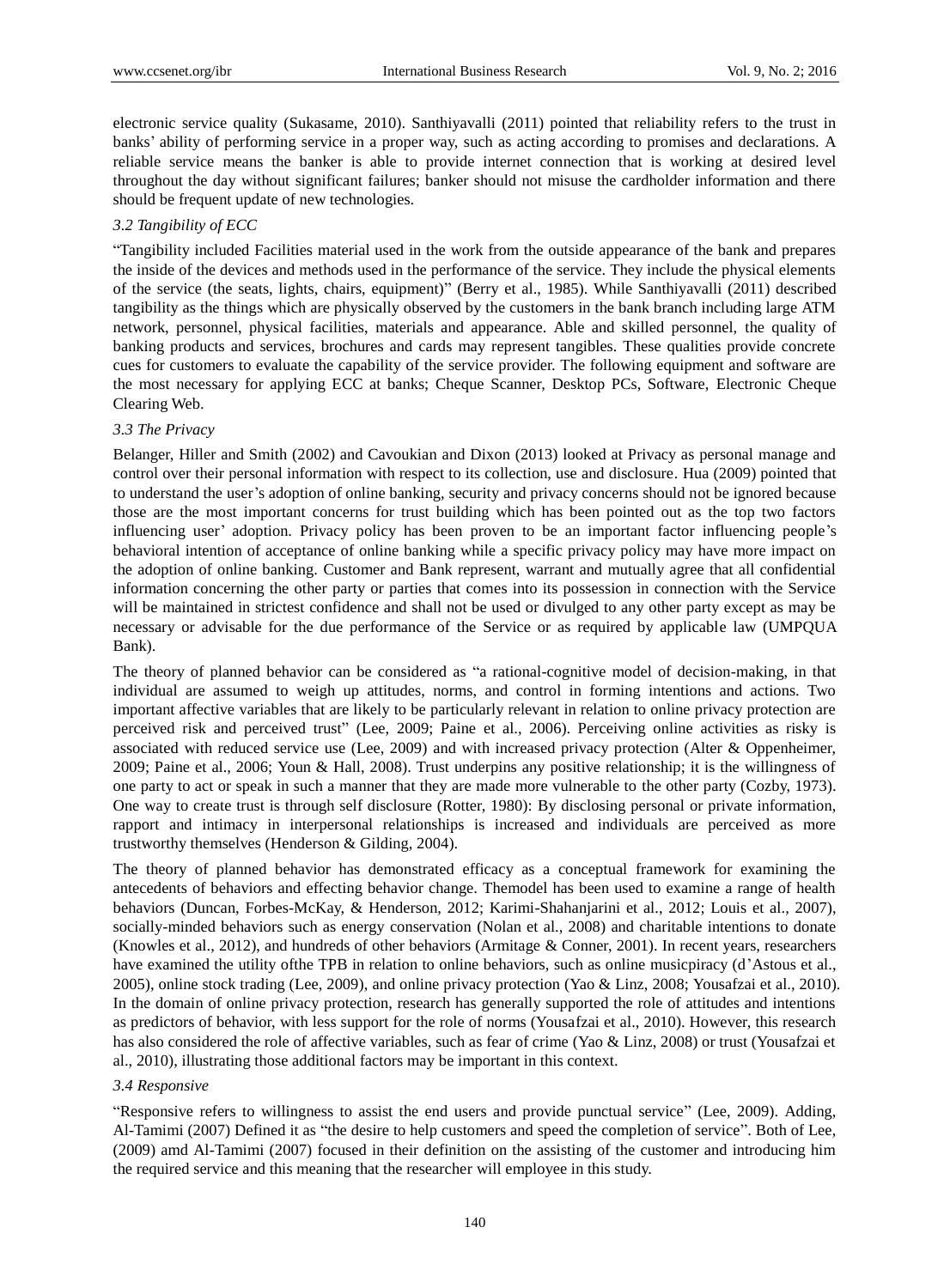Bowen et al. (1999) concluded that when front-line employees feel they have been treated fairly, they are more likely to treat the customers fairly. In a subsequent study of the relationship between bank employees and customers. Bowen et al., (2000) found that employee morale is strongly related to customer satisfaction; that is, when bank customers perceive front-line employees are happy with their work, bank customers are more likely to be satisfied with the service they receive.

Some researcher pointed that this job is related to the managers responsibilities like Lymperopoulos and Chaniotakis (2004) who argued that banks normally assign their managers responsibility for the promotion of the use of electronic channels to customers. Their input as delivery staff is important. It is also the manager's responsibility to ensure that branch staff is professional, well-trained and knowledgeable about the range of services provided by the bank (Moutinho, 1997). Also Moutinho and Phillips (2002) found that managers considered efficiency and enhancement of customer service to be two perceived advantages of Internet banking. Similarly, Aladwani (2001) highlighted faster, easier, and more reliable service for customers, and improvement of the bank's competitive position to be the most important drivers of online banking among bank and information technology managers. Howcroft et al. (2002) found that the most important factors encouraging consumers to use online banking are lower fees followed by reducing paper work and human error. Banks provide customers convenient, inexpensive access to the bank 24 hours a day and seven days a week (Moutinho et al., 1997).

Nancy et al. (2001) viewed the same situation differently and argued that customers like to interact with humans rather than machines. They found more possibilities for asking questions and believe that bank clerks are less prone to errors. It is thus essential that any face-to-face transactions are carried out efficiently and courteously. This increases the possibility of selling the customer another service that they need and also promotes a good image and enhances customer loyalty (Moutinho et al., 1997).

### *3.5 Employees' Satisfaction*

Job satisfaction is defined as all the feelings that an individual has about his/her job (Panchanatham, 2011). The satisfaction of employee is analyzed actually by the output that the individual produces and it is related to office environment. At corporate level, employee satisfaction is affected by many factors such as lighting, furniture, noise, temperature and other arrangement. It is also dependent on the physical environment and its affect on health and employees satisfaction (Bolton, 1991). The satisfaction of office workers does not seem to be an exception. The organizational structure and culture, the management style, the nature and complexity of the work done and the facilities provided play a major role in determining the amount and quality of the output from our labor. Personal characteristics, competences and motivation play an important part too. Both scholars and facility services providers are interested for a long time in the relationship between facilities and employee satisfaction (Chigot, 2005; Edwards & Torcellini, 2002).

Employee satisfaction is an important success factor for all organizations. Employee satisfactions have been recognized to have a major impact on many economic and social phenomena, e.g. economic growth and higher standard of living. Companies must continuously employee satisfaction in order to stay profitable Aarti et al. (2013). Job satisfaction represents a combination of positive or negative feelings that workers have towards their work. Meanwhile, when a worker employed in a business organization, brings with it the needs, desires and experiences which determinates expectations that he has dismissed. Job satisfaction represents the extent to which expectations are and match the real awards. Job satisfaction is closely linked to that individual's behavior in the work place (Aziri, 2011).

Aarti et al. (2013) concluded that some factors causing dissatisfaction regarding job, some are neither causing dissatisfaction nor contributing much towards job satisfaction. Factors like working environment of the employees, performance appraisal techniques, relationship with other employees and grievance handling and safety provisions are contributing towards job satisfaction as dissatisfaction caused by these factors are almost negligible.

## **4. Research Model and Problem**

The independent variables (Responsiveness, Privacy, Reliability and Tangibility) and the dependant variable (Employees' Satisfaction).

### *4.1 Operational Definitions*

The researcher developed the following operational definitions that meet what the researcher intended to investigate to be the base on which the questionnaire questions will build on.

Tangibility: It is the appearance of physical facilities, equipment, personnel and communication materials that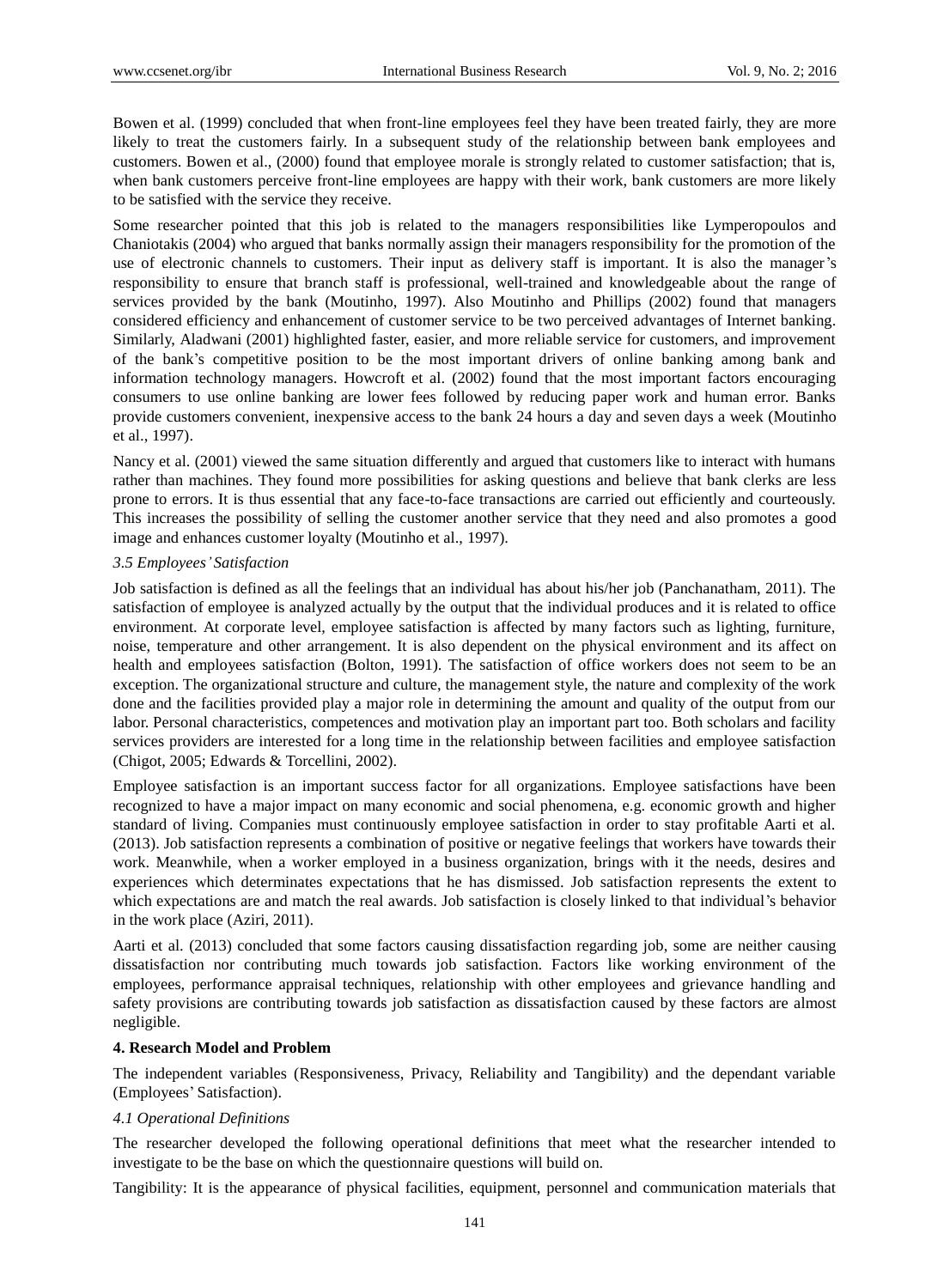required for applying the ECC.

Reliability: It is the finishing cheque clearing at specific time, interesting in customer problems that related to ECC process, doing this process accurately and sending necessary ECC reports to the customers about his ECC operations.

Responsiveness: It is the willingness of employees in the Islamic banks to help customer and provide him prompt services.

Privacy: Customers' assurance that their personal information that related to their dealing with the ECC is well-protected and only they can manage and control them.

Employees'satisfaction: Employees' positive emotional feeling toward their work which lead to their acceptance to this work, continue in their work and doing it effectively.

# *4.2 The Statement of Problem*

"Traditional cheque clearing process is time consuming and lengthy it affects value of transaction of settlement" (Alabar & Agema, 2014). "It is a time consuming process and also require a lot of human effort and time" (Hrishikesh et al., 2014). Electronic clearing is one of the most important and the greatest achievements of the central bank, especially that it is consistent with the vision of the leadership of Jordan toward technical progress and the electronic switch that serves the national project leading goal electronic government, which helps in the management of money larger whether companies or even individuals, which will be reflected in benefiting of the citizen and the national economy.

It will also provide the best possibilities for the banking sector and electronic archiving system of cheques and information to keep them as characterized by efficiency, accuracy, and in line with the Electronic Transactions Act. In addition to being also in line with technical developments in the world and allows immediate control cheques, Which encourages banks to proceed with the adoption of electronic clearing system to achieve its goals and ending the high quality and competition in banking services (Central Bank of Jordan, (CBJ)). This study aims to investigate the impact of the applying e-clearing services in customers' satisfaction in Jordanian Islamic banks. The researcher tries to answer the following central question:

What is the impact of the applying the electronic cheque clearing system (ECC) in employees' satisfaction in Jordanian Islamic banks?

To answer the aim question, the following sub questions were proposed:

1) What is the respondents' perceptions level toward the ECC system?

2) To what extent do Islamic banks in the south of the Jordan apply the ECC system?

# **5. The Importance of the Study**

The importance of this research derives from the following:

- There is a lack in studies that focus on electronic clearing in terms of its impact in employees' satisfaction in Jordanian Islamic banks. As a result, this research serves as being a good starting point for future research projects and studies. Moreover, this research study can also be used as a reference and a help in providing other researchers beneficial information and a clearer direction when embarking on future research projects relating to clearing system in Jordan.
- The importance of the study addressed the dimensions of quality of service both types of traditional and electronic.
- To gain a competitive advantage and also function in attracting new customers. The finding and recommendation of this research can assist local & foreign banks in developing appropriate banks strategies that can help them to apply the electronic clearing system effectively and efficiently.

# **6. Aims and Objectives**

The aim of this research is to identify the impact of the applying e-clearing in employees' satisfaction in Jordanian Islamic banks. To achieve this aim, the following objectives have emerged:

1) Measure the extent of the applying of the ECC in the context.

2) Investigate the impact of the applying of ECC in employee satisfaction.

3) Make some recommendations that will help to realize the importance of the applying of ECC for customers and employees in the context.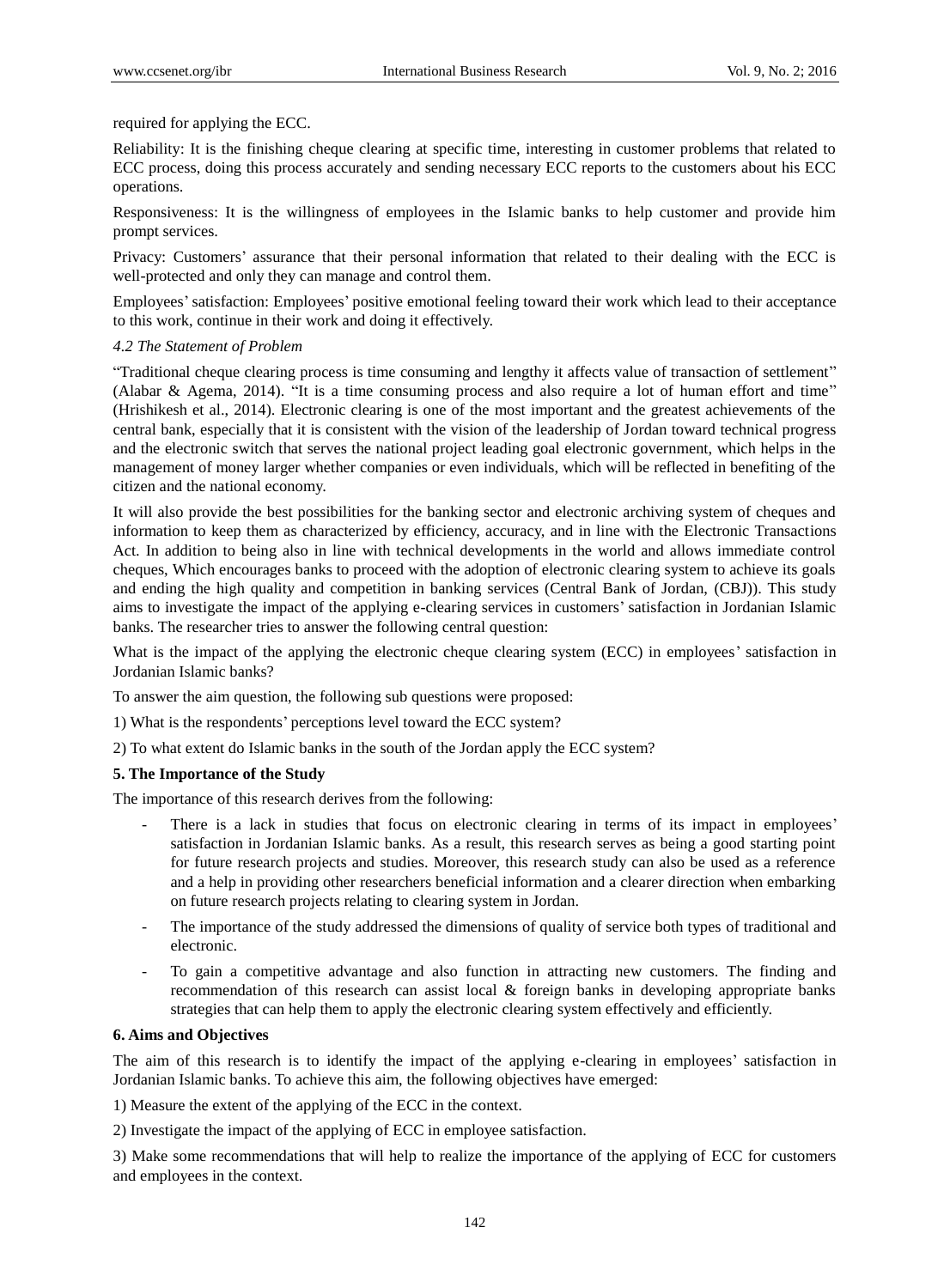# **7. Study Design and Methodology**

# *7.1 Purpose of the Study*

Sekaran (2003) states that the nature of studies may either be exploratory, descriptive, or it may be conducted to test hypotheses. According to the research purpose this research is a hypothesis testing study. "Studies that engage in hypotheses testing usually explain the nature of certain relationships, or establish the differences among groups or the independence of two or more factors in a situation" (Sekaran, 2003). This study is conducted to test hypothesis to generate some findings that may be generalized to all banks in Jordan in order to help them to enhance their electronic services, precisely their ECC services. It also aims to introduce some recommendations for future researches (Alaumayrien, 2013).

# *7.2 Design of the Study*

Research design includes both a theoretical and methodological approach. The theoretical approach can be either inductive or deductive, and methodological approach is qualitative or quantitative (Zikmund, 2003). Therefore, the deductive approach is followed in this study to reach its aim. It introduces a theoretical framework from which the study hypotheses are built then tested to reach the findings that may be generalized later. The methodological approach that used in this study is a quantitative approach Likert five- point scale questionnaire is used to collect data that are represented numerically from one to five (Alaumayrien, 2013).

Therefore, this research is applied research in which the researchers seek to reach some findings that may be applied to enhance ECC services in the Jordanian banks.

# *7.3 Population and Sampling*

Sekaran (2003) defines a research population as the entire group of people, events, or things of interest that the researcher wishes to investigate. The population of this study was the employees who work at the Islamic Banks in Jordan. A random sample of (150) employees who work in accounting departments particualary clearing directory in the Islamic Banks in Jordan were chosen to be the sample of the study.

# *7.4 Data Collection*

Likert five-point scale questionnaire was developed based on literature and the hypotheses to collect the required data. Secondary data was collected from records, documents of the Islamic Banks, CBJ and relevant researches. One hundred and fifty questionnaires were distributed to the employees who work in accounting department and those who worked in this directory in the Islamic Banks in Jordan.

# *7.5 Questionnaire Design*

In order to develop the questionnaire for this study, it was necessary to read previous studies to see if a suitable tool already existed, which had previously been tested in a similar context to the current study. The researchers conducted a review of other literature related to questionnaire design. This helped the researchers to construct a suitable questionnaire of thirty-two item. The main purpose of the questionnaire that is used in this study is to collect particular kinds of data to yield reliable evidence related to its objectives. Questions are carefully constructed and be relevant to the hypotheses of the study. The Questionnaire has been divided into three sections. Section one contains the demographic data and section two contains twenty statement which is divided into four sections each one has some statements relates to one of the independent variables and the third section contains twelve statements relates to the dependent variable. Employees were asked to mark a tick in the appropriate box in sections 1-2.The questions have been designed to invite responses along a five-point scale (strongly agree, agree, neutral, disagree, and strongly disagree) (Alaumayrien, 2013). The reason why the researcher used a five-point scale is that it gives the respondents more freedom of choice without any pressure. Besides, it is commonly used in educational and social fields (Robson, 1996). Six questionnaires were excluded because they were incomplete.

# **8. Instrument Reliability and Validity**

# *8.1 Reliability*

According to Sekaran and Bougie (2010) the most popular test of inter-item consistency reliability is Cronbach's alpha coefficient. Hence, Cronbach's alpha test is employed in this study to measure internal consistency of the instrument. Twenty participants were selected from the employees of Islamic Banks in the south of Jordan who would be the potential participants for the main study to conduct the Pilot Test. As shown in Table 1 all the result for alpha coefficient of the items of each variable alone and alpha's value of the whole instrument suggested that the items have relatively high internal consistency. They are greater than the guideline of .70 which means that the scale can be applied to the analysis with acceptable reliability (Sekran, 2006).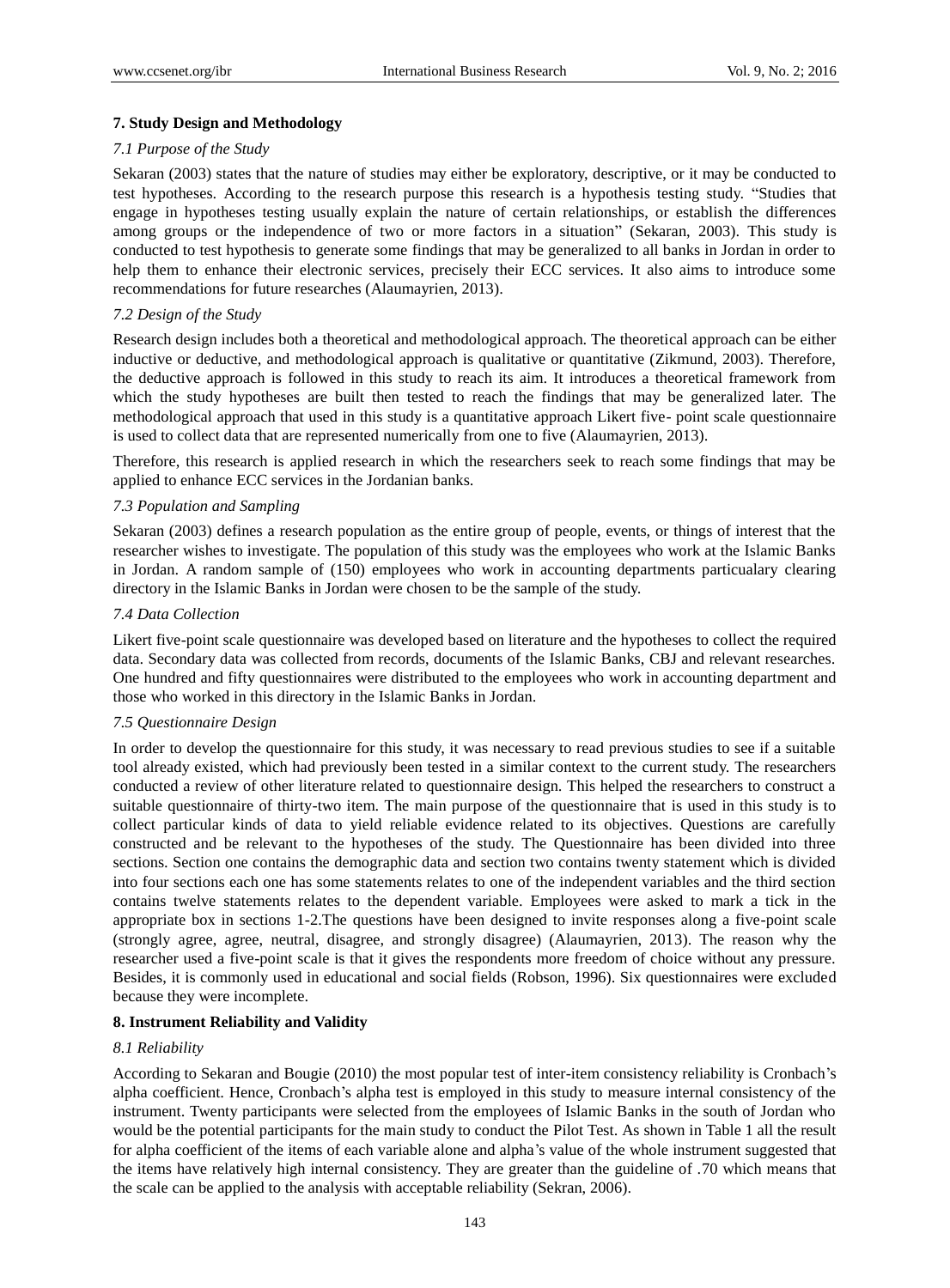## Table 1. Reliability statistics

| Variables               | Cronbach's Alpha |
|-------------------------|------------------|
| Responsiveness          | .843             |
| Privacy                 | .710             |
| Reliability             | .740             |
| Tangibility's           | .732             |
| Employees' Satisfaction | .815             |
| For all variable items  | .818             |

## *8.2 Validity*

Content and face validity ensure that the measure consists of an adequate and representative set of items that tap a particular concept. Differently, it involves a systematic assessment of the scale's ability to measure what is supposed to measure. Hence, content validity entails consulting a small sample of typical respondents and/or panel of expert to pass judgment on the suitability of the items selected to measure a construct (Samouel & Page, 2007; Sekaran & Bougie, 2010). Based on this, a draft of the instrument of this study was distributed to the members of faculty of business administrative at Mutah University in order to get feedback concerning the suitability, content, layout and adequacy of the items that are designed to measure the constructs under investigation.

Additionally, some Ph.D. candidates who are familiar with the context of the study were equally contacted to check the clarity of the study instrument. To this end, a number of questions were re-worded/re-phrased in order to measure the constructs appropriately and also to be understandable to the potential respondents. It was also observed that some items look the same and therefore, some items were removed. After taking into consideration of the observation by the experts, then the researcher came up an improved version of the instrument which was ultimately administered for the pilot test (Maiyaki, 2011).

Discriminant validity of all variables (Responsiveness, Privacy, Reliability, Tangibilitys and Employees' Satisfaction) were determined and found within range proving no collinearity. The cutoff value for discriminant validity is: < 0.85 (Harrington, 2009; Garson, 2009); < 0.60 (Leech et al., 2005); and Dimovski (1994) mention cut-off value for Pairwise Correlation is  $< 0.55$  significant at  $< 0.05$ . The results of Pairwise Correlation of the variables of this study indicate their values are significant at  $p < 0.01$  or at  $< .05$ .

Moreover, it is found that all correlations are positive providing additional proof for construct validity (Vekatraman, 1989). Hence, discriminant validity criteria are satisfied by these variables. This indicates that each variable is distinctly different from the other variables (Naveed, 2013).

#### **9. Data Analysis and Research Finding and Discussion**

## *9.1 Descriptive Analysis of the Sample*

This part of the study is about the frequencies and percentage of the sample of the study according to its demographic characteristics (gender, age, education level, annual income and experiences).

| Percent | <b>Frequencies</b> |                       | <b>Measure</b>         |
|---------|--------------------|-----------------------|------------------------|
| 68.1    | 98                 | Male                  | Gender                 |
| 31.9    | 45                 | Female                |                        |
| 42.4    | 61                 | 30 or less            | Age                    |
| 34.7    | 50                 | $31-40$               |                        |
| 11.1    | 15                 | $41 - 50$             |                        |
| 11.8    | 17                 | 51 or more            |                        |
| 6.9     | 10                 | Diploma or less       | <b>Education level</b> |
| 68.8    | 99                 | Bachelor              |                        |
| 24.3    | 35                 | <b>High Education</b> |                        |
| 51.4    | 74                 | $10000$ or less       | <b>Annual Income</b>   |
| 33.3    | 48                 | 10001 to 20000        |                        |
| 10.4    | 15                 | 20001 to 30000        |                        |
| 4.2     | 6                  | 30000 or more         |                        |

Table 2. Frequencies and percentages of respondents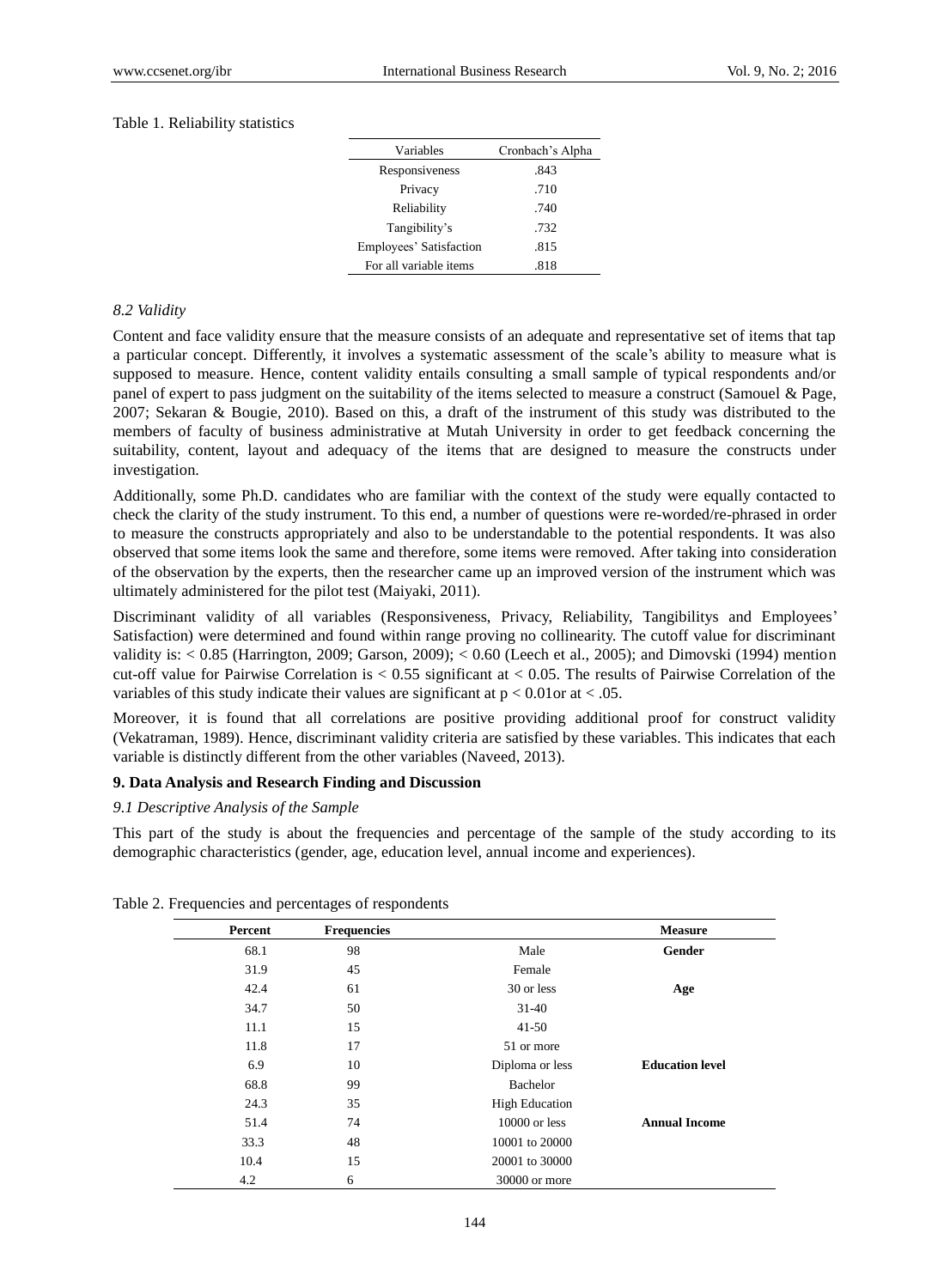| 11.8 | 17  | less than one year | <b>Experience</b> |
|------|-----|--------------------|-------------------|
| 25.0 | 36  | Two to five        |                   |
| 29.9 | 43  | Six to ten         |                   |
| 33.3 | 48  | more than 10       |                   |
| 100% | 144 |                    | <b>Total</b>      |

## *9.2 Data Analysis & Results*

## 9.2.1 Test of the Assumptions of Regression Analysis

Each of the research Hypotheses was tested through multiple regression analysis to test their impact on the dependant variable. Multiple regression analysis is a statistical method which is used to explore the relationship between the predictor variables (independent) and response or dependent variable (Johnson & Wichern, 2006). This technique helps to understand the amount of variance in the dependent variable explained by a set of independent variables and both types of variables are measured on continuous scale (Sekaran, 2003). But before using multiple regression analysis, some tests were done to verify that the data have met the regression assumptions or the results may be misleading. In particular, the researchers will consider the following assumptions: Firstly, the researcher tested collinearity by estimating the values of the Variance Inflation Factory (VIF) and the Tolerance for each one of the independent variables to ensure that predictors (independent variables) are not highly correlated to avoid problems in estimating the regression coefficients that highly correlating can cause. Secondly, the researcher ensured that data are normally distributed by estimating the Coefficient of Skewness. As shown in Table 3 the values of VIF for each one of the independent variables are less than (10) and the values of Tolerance are higher than (0.05), so the result of the two tests indicate that there is not high correlation between the independent variables. The table also shows that Skewness values are less than (1) which means the data are normally distributed (Alameryien, 2013).

|  |  | Table 3. Collinearity, tolerance and coefficient of skewness |  |  |
|--|--|--------------------------------------------------------------|--|--|
|--|--|--------------------------------------------------------------|--|--|

| <b>Skewness</b> | Tolerance | VIF  | ID variables   |
|-----------------|-----------|------|----------------|
| $-.878$         | 1.521     | .658 | Reliability    |
| $-.009$         | 1.031     | .970 | Responsiveness |
| $-411$          | 1.056     | .947 | Tangibility    |
| $-1.032$        | 1.522.    | 657  | Privacy        |

# 9.2.2 The Results of Testing the Hypotheses

H01: There is no statistical significant impact of applying ECC system in employees' satisfaction in Jordanian Islamic banks.

Table 4. Multiple regression results for the impact of applying ECC system in employees' satisfaction in Jordanian Islamic banks

|  | ΓV           | Model    | df   | R-Square | Sum of squires | Mean squire |         | Sig. |
|--|--------------|----------|------|----------|----------------|-------------|---------|------|
|  | Regression   |          | .075 | 2.362    | .591           | 2.833       | $.027*$ |      |
|  | 60 P<br>EUU. | Residual |      |          | 29.007         | .209        |         |      |

*Note.* \*Significant level at ( $\alpha \le 0.05$ ).

As shown in Table 4, Multiple Linear Regression revealed that F value was (2.833) and its probability (.027), so F-test is statistically significant at ( $\alpha \le 0.05$ ). R Square was (.075) which means that the whole model predicts 7.5% of variance in the dependant variable (Employees' satisfaction) and 92.5% of variance in the dependant variable (Employees'satisfaction) was explained by other factors. This result also indicates that the whole model is statistically significant.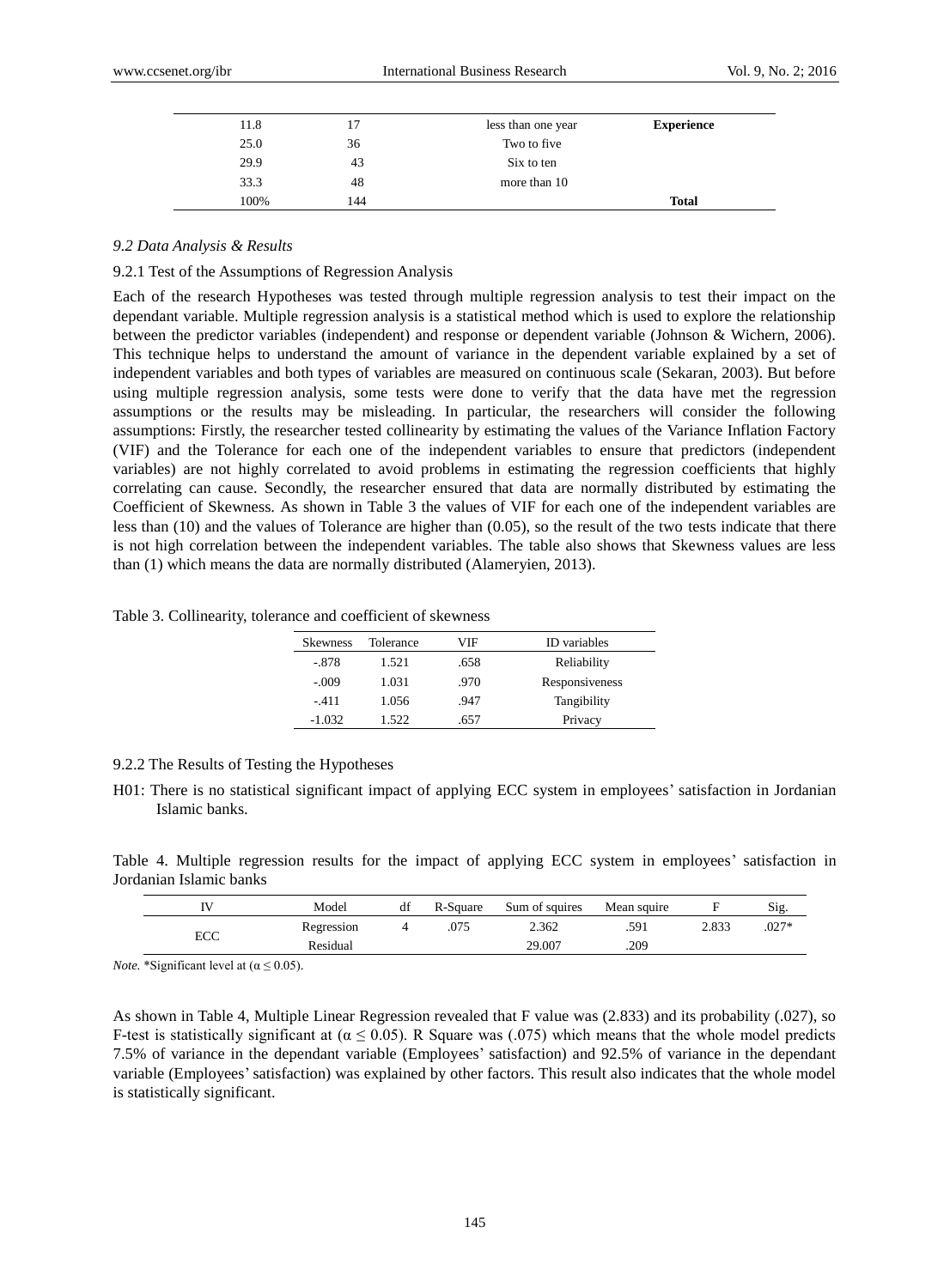| Sig     |       | ßeta | Std.E | B    | <b>Independent Variables</b> |
|---------|-------|------|-------|------|------------------------------|
| .299    | 1.042 | .086 | .087  | .091 | Reliability                  |
| .779    | .281  | .028 | .084  | .024 | Responsiveness               |
| $.019*$ | 2.368 | .198 | .090  | .213 | Tangibility                  |
| .304    | 1.031 | .104 | .092  | .095 | Privacy                      |

Table 5. Multiple regression results for the impact of applying ECC system in employees' satisfaction in Jordanian Islamic banks

*Note.* \*Significant level at ( $\alpha \le 0.05$ ).

The result of Table 5 revealed that **t** values for the independent variables (Reliability, Responsiveness and Privacy) are (1.042, .281 and 1.031 respectively) and all of them are not statistically significant at ( $\alpha \le 0.05$ ) which means that all these variable don't contribute to the model and that these variables have no impact on the dependant variable (Employees' satisfaction). But the independent variable (Tangible) values ( $t = 2.368$  and its significant (.019)) indicates that it contributes to the whole model and have impact on the dependant variable (Employees' satisfaction). Based on the result the researchers concluded that there is no statistical significant impact at  $(\alpha \le 0.05)$  of the ECC (Reliability, Responsiveness and Privacy) on the dependant variable (Employees' satisfaction), but the independent variable (Tangible) has impact on the dependant variable (Employees' satisfaction).

HO (1.1): There is no statistical significance impact of applying ECC system in employees' satisfaction in Jordanian Islamic banks in terms of Responsiveness.

Table 6. Simple regression results for the applying ECC system in employees' satisfaction in Jordanian Islamic banks in terms of responsiveness

|                | Model      | Df R-Square | Sum of squires | Mean squire |      | Sig. |
|----------------|------------|-------------|----------------|-------------|------|------|
| Responsiveness | Regression | .013        | .416           | .416        | -909 | .169 |
|                | Residual   |             | 30.956         | .218        |      |      |

*Note.* \*Significant level at ( $\alpha \le 0.05$ ).

As shown in Table 6 Simple Linear Regression revealed that F value was (1.909) and its probability (.169), so F-test is not statistically significant at ( $\alpha \leq 0.05$ ). This result also indicates that the dependent variable (Responsiveness) have no impact on the dependent variable (employees'satisfaction in Jordanian Islamic banks). So the null hypothesis (There is no statistical significance impact of applying ECC system in employees' satisfaction in Jordanian Islamic banks in terms of Responsiveness) was proved.

HO (1.2): There is no statistical significance impact of applying ECC system in employees' satisfaction in Jordanian Islamic banks in terms of Reliability.

Table 7. Simple regression results for the impact of applying ECC system in employees'satisfaction in Jordanian Islamic banks in terms of reliability

|             | Model      | df | R-Square | Sum of squires | Mean squire |                  | Sig. |
|-------------|------------|----|----------|----------------|-------------|------------------|------|
| Reliability | Regression |    | .011     |                | .355        | .62 <sup>°</sup> | .205 |
|             | Residual   |    |          | 31.372         | .218        |                  |      |

*Note.* \*Significant level at ( $\alpha \le 0.05$ ).

As shown in Table 7 Simple Linear Regression revealed that F value was (1.623) and its probability (.205), so F-test is not statistically significant at ( $\alpha \le 0.05$ ). This result also indicates that the dependent variable (Reliability) have no impact on the dependent variable (employees' satisfaction in Jordanian Islamic banks). So the null hypothesis (There is no statistical significance impact of applying ECC system in employees' satisfaction in Jordanian Islamic banks in terms of Reliability) was proved.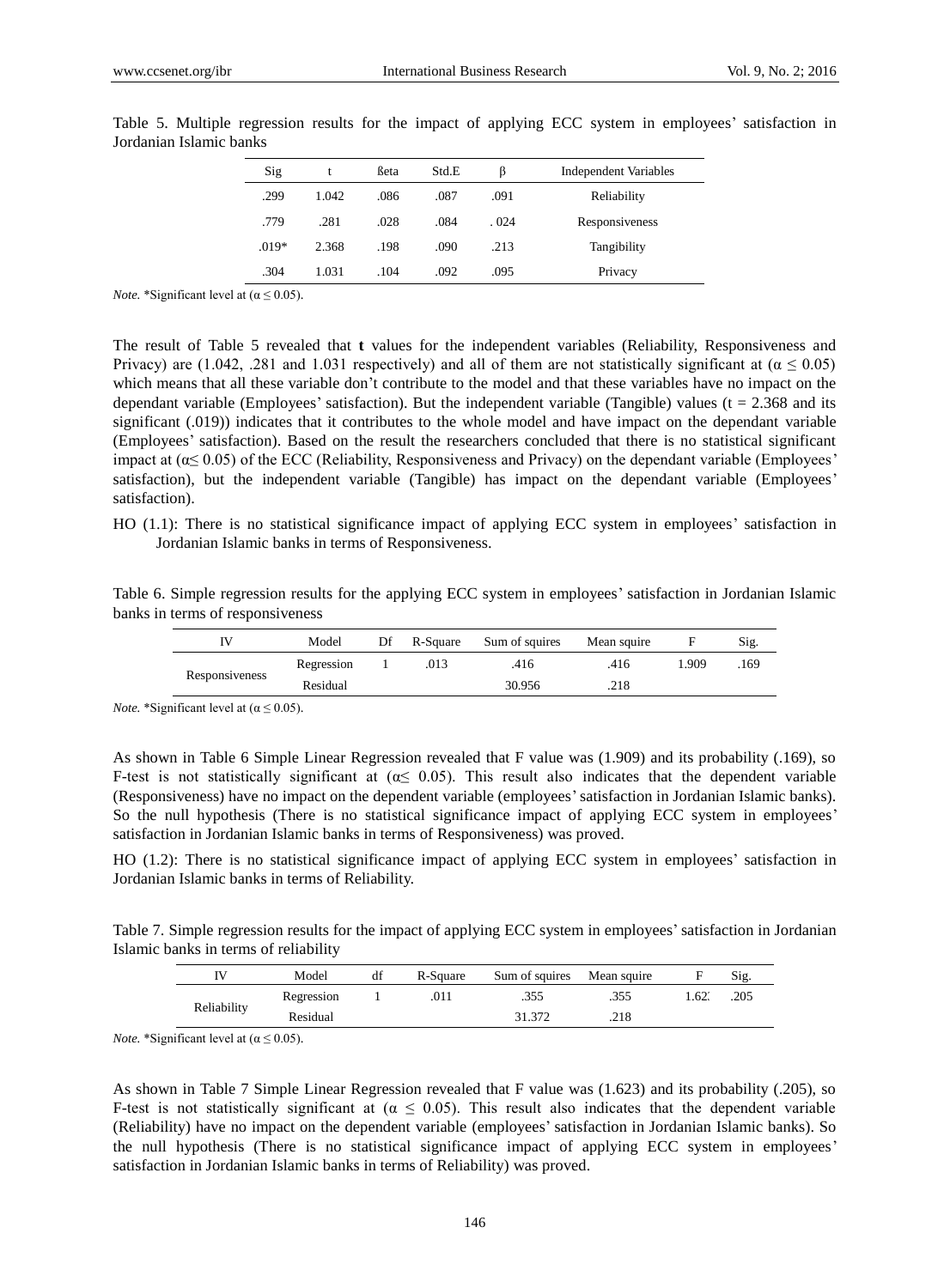HO (1.3): There is no statistical significance impact of applying ECC system in employees' satisfaction in Jordanian Islamic banks in terms of privacy.

Table 8. Simple regression model results of the impact of applying ECC system in employees' satisfaction in Jordanian Islamic banks in terms of privacy

|  |         | Model      | Df | R-Square | Sum of squires | Mean squire |       | Sig   |
|--|---------|------------|----|----------|----------------|-------------|-------|-------|
|  | Privacy | Regression |    | .027     | .846           | .846        | 3.935 | .049* |
|  |         | Residual   |    |          | 30.526         | .215        |       |       |

*Note.* \*Significant level at  $(\alpha \le 0.05)$ .

As shown in Table 8 Simple Linear Regression revealed that F value was (3.935) and its probability (.049), so F-test is statistically significant at ( $\alpha \le 0.05$ ). R Square was (.027) which means that the independent variable (Privacy) predicts 2.7% of variance in the dependant variable (Employees' satisfaction) and 97.3% of variance is explained by other factors. So the null hypothesis (There is no statistical significance impact of applying ECC system in employees' satisfaction in Jordanian Islamic banks in terms of privacy) was not proved and this means that there is statistical significance impact of applying ECC system in employees' satisfaction in Jordanian Islamic banks in terms of privacy.

HO (1.4): There is no statistical significance impact of applying ECC system in employees' satisfaction in Jordanian Islamic banks in terms of Tangibility

Table 9. Simple regression model results of the impact of applying ECC system in employees' satisfaction in Jordanian Islamic banks in terms of tangibility

| ΓV          | Model      | R-Square | Sum of squires Mean squire F |       |       | Sig     |
|-------------|------------|----------|------------------------------|-------|-------|---------|
| Tangibility | Regression | .054     | 1.679                        | 1.679 | 8.031 | $.005*$ |
|             | Residual   |          | 29.693                       | .209  |       |         |

Note. \*Significant level at ( $\alpha \leq 0.05$ ).

As shown in Table 9 Simple Linear Regression revealed that F value was (8.031) and its probability (.005), so F-test is statistically significant at ( $\alpha \le 0.05$ ). R Square was (.054) which means that the independent variable (Tangibility) predicts 5.4% of variance in the dependant variable (Employees' satisfaction) and 94.6% of variance is explained by other factors. So the null hypothesis (There is no statistical significance impact of applying ECC system in employees' satisfaction in Jordanian Islamic banks in terms of tangibility) was not proved and this means that there is statistical significance impact of applying ECC system in employees' satisfaction in Jordanian Islamic banks in terms of tangibility.

HO 2: There are no statistical significant differences at  $(\alpha \le 0.05)$  in the perceptions of employees toward applying ECC attributed to their demographic variables (gender and experience) in Jordanian Islamic banks.

Firstly: Statistical significant differences in the perceptions of employees toward applying ECC attributed to their demographic variable (gender).

Table 10. T-Test results for the perceptions of employees toward applying ECC attributed to their demographic variable (gender)

| sex    | mean  |     | Sig  |         | Sig. |
|--------|-------|-----|------|---------|------|
| Male   | 4.298 | 119 | .730 | $-.302$ | .763 |
| Female | 4.314 |     |      |         |      |

Note. \*Significant level at ( $\alpha \le 0.05$ ).

Table 10for T-test for two independent variables revealed that there is no statistical significant differences at ( $\alpha \leq$ 0.05) in the perceptions of employees toward applying ECC attributed to their demographic variable (gender) since the significance value for the  $t$  (-.302) is (.763) which is higher than (0.05).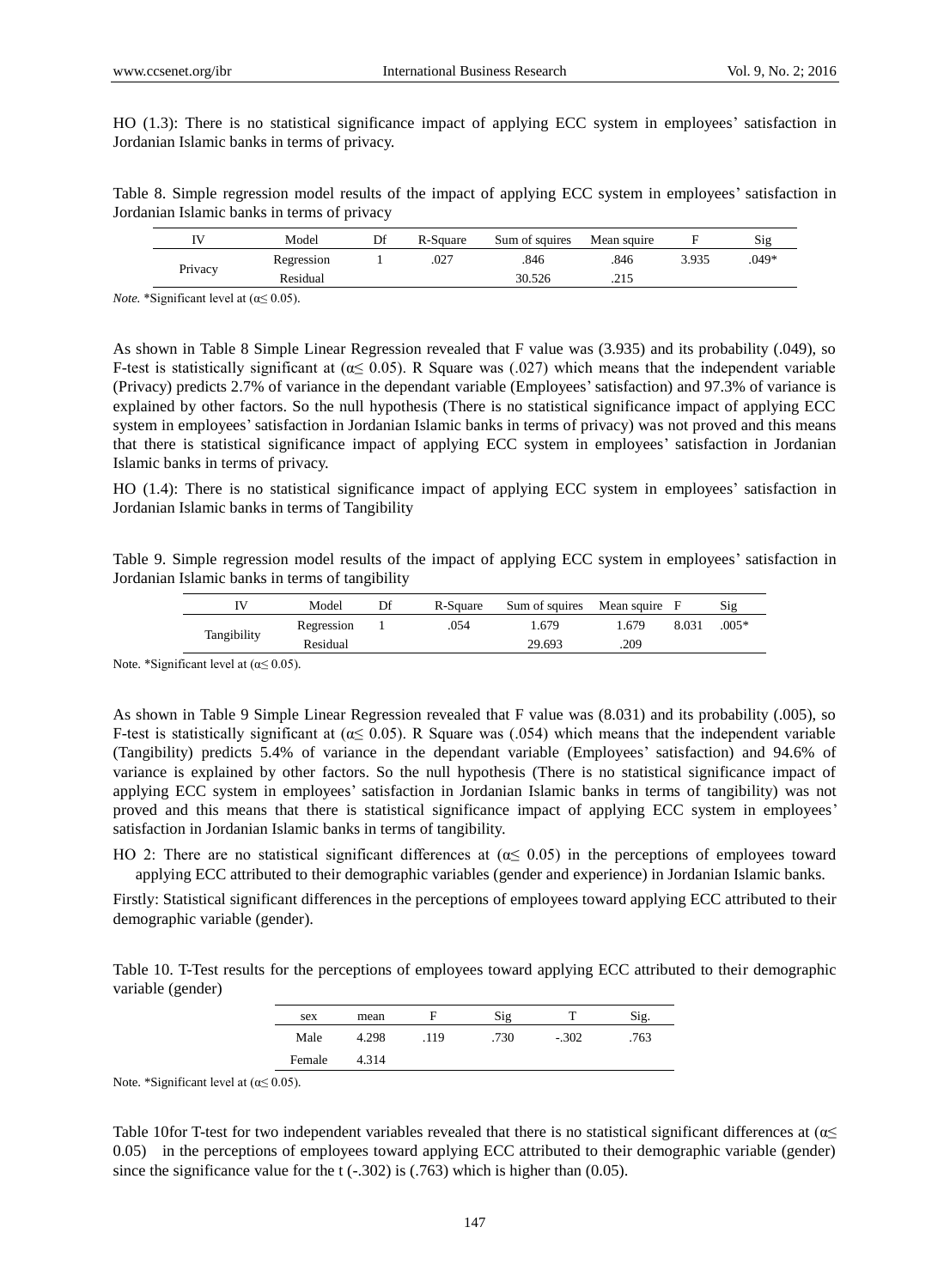Table 11. ANOVA results for the perceptions of employees toward applying ECC attributed to their demographic variable (experience)

| Sig     |       | <b>Independent Variables</b> |
|---------|-------|------------------------------|
| $.035*$ | 2.944 | Experience                   |

*Note.* \*Significant level at  $(\alpha < 0.05)$ .

**Secondly:** Statistical significant differences in the perceptions of employees toward applying ECC attributed to their demographic variable (experience).

Table 11 for ANOVA test revealed that there are statistical significant differences at ( $\alpha \le 0.05$ ) in the perceptions of employees toward applying ECC attributed to their demographic variable (experience)  $F = (2.944)$  and its sig (.035). The researcher did Scheffe test for the perceptions of employees toward applying ECC attributed to their demographic variable (experience) and found that no difference in the means for the benefit of any experience items as shown in Table 12.

Table 12. Scheffe test for the perceptions of employees toward applying ECC attributed to their demographic variable (experience)

| Ten or more | Sex years to ten | Two years to five one year or less |               | mean  | Experience          |
|-------------|------------------|------------------------------------|---------------|-------|---------------------|
| .965        | 00.1             | .202                               | $\frac{1}{2}$ | 4.238 | or less<br>one year |
| .184        | .072             | ----                               | .202          | 4.427 | Two years to five   |
| .959        | ----             | .072                               | 1.00          | 4.247 | Sex years to ten    |
| ----        | 959              | 184                                | 965           | 4.282 | Ten or more         |

*Note.* \*Significant level at  $(\alpha \le 0.05)$ .

#### **10. Discussion, Implications and Recommendations**

In this chapter the researcher tries to answer questions of the study and discuss the results of testing the hypotheses of the study. The contributions of the study and its limitations will be introduced. The researcher also tries to introduce some recommendations and suggest future researches that might be built on the finding of this study.

#### *10.1 Answering the Study Questions*

In this section the researcher introduced an answering of the study questions.

Answering of the main question: What is the effect of applying electronic clearing in employees' satisfaction in Jordanian Islamic banks? the results of the data analysis of this study revealed that the effect of applying electronic clearing in employees' satisfaction in Jordanian Islamic banks is weak since Multiple Linear Regression revealed that F has low value which was (2.833) and its probability (.027), R Square was (.075) which means that the whole model predicts 7.5% of variance in the dependant variable (Employees' satisfaction) and 92.5% of variance in the dependant variable (Employees'satisfaction) was explained by other factors. It also revealed that (t) values for the independent variables (Reliability, Responsiveness and Privacy) are (1.042, .281 and 1.031 respectively) and all of them are not statistically significant at ( $\alpha \le 0.05$ ) which means that all these variable don't contribute to the model and that these variables have no effect on the dependant variable (Employees'satisfaction). All of β's values for the independent variables (Reliability, Responsiveness, tangibility and Privacy) are positive which indicates a positive relationship between independent variables (Reliability, Responsiveness, tangibility and Privacy) and the dependant variable (Employees'satisfaction).

Answering of question one: What is the respondents' perceptions level toward the electronic cheque clearing system?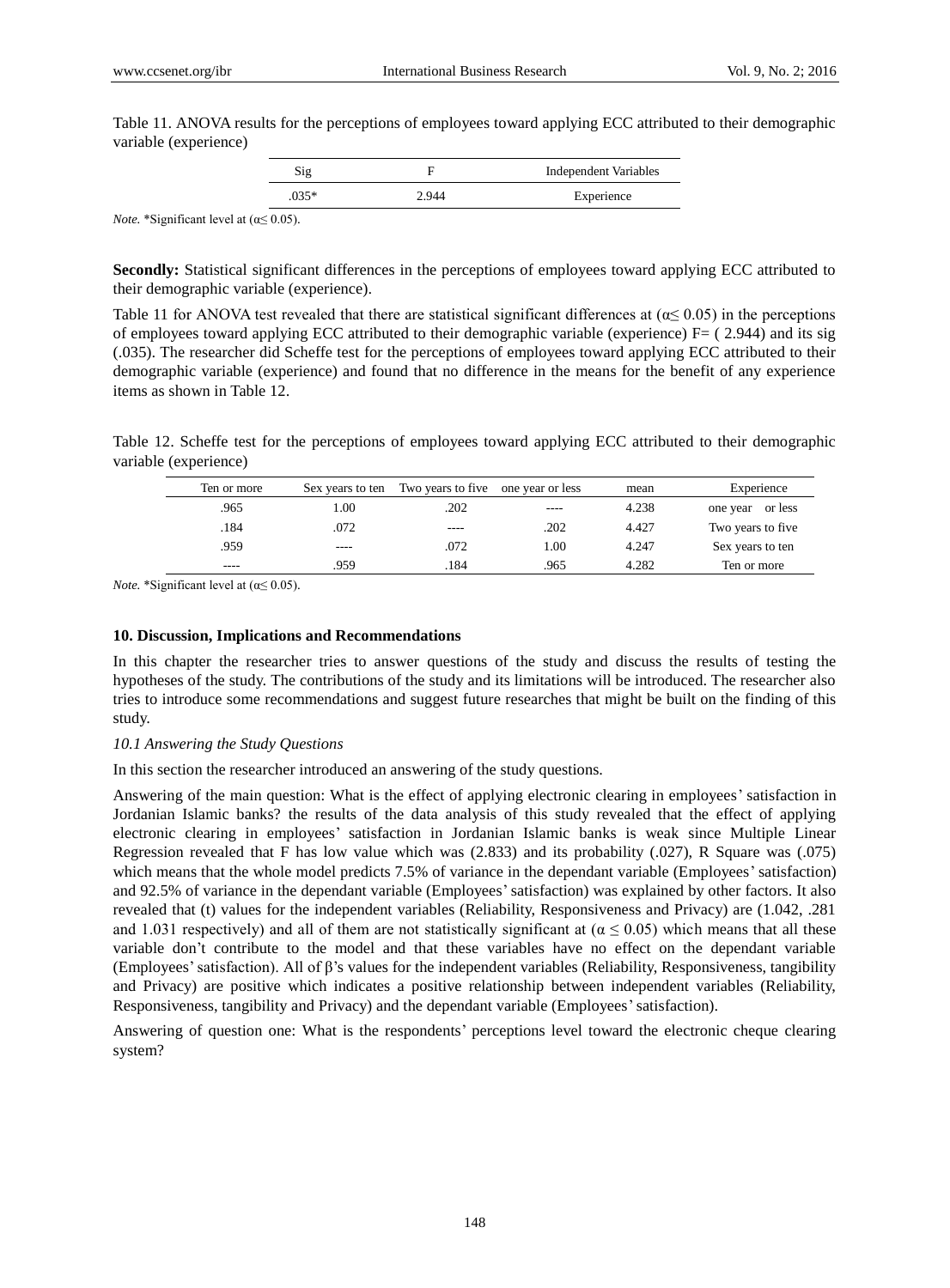| Sort by by mean | Sort by by Importance | St. d | Mean | Dimensions     | Items     |
|-----------------|-----------------------|-------|------|----------------|-----------|
| High            |                       | .444  | 4.11 | Reliability    | $1-5$     |
| High            |                       | .559  | 4.41 | Responsiveness | $6-11$    |
| High            |                       | .436  | 4.36 | Tangible       | $12 - 15$ |
| High            |                       | .512  | 4.33 | Privacy        | $16 - 20$ |
| High            | -                     | .303  | 4.30 | ECC            | $1-20$    |

Table 13. Means and standard deviations of the respondents' perceptions level toward the electronic cheque clearing system

To answer this question, the means and the standard deviation of respondents' perceptions level toward the electronic cheque clearing system (ECC) are calculated. The results show that the means of respondents' perceptions level toward the ECC (Reliability, Responsiveness, Tangible and Privacy) are high. The mean was high and it was (4.303) and its standard deviation was (.303). The perceptions toward Responsiveness came first with mean of  $(4.41)$  and standard deviation of (.559), then perceptions toward Tangible came second with mean of (4.36) and standard deviation of (.436). After that, the perceptions toward Privacy came thirdly with mean of (4.33) and standard deviation of (.512). The perceptions toward Reliability came fourthly with mean of (4.11) and standard deviation of (.444). None of the previous studies findings met this conclusion.

Answering of question two: To what extent do Islamic banks in the south of the Jordan apply the ECC system? The researcher visited all of the Islamic banks in Jordan to distribute the questionnaire to gather the required data and found that there is a section or department of ECC which means that all of Islamic banks in Jordan apply ECC system.

# **11. Discussion of the Findings**

Depending on the results of testing of the hypotheses, the researcher proposed the following discussion:

1-Multiple linear regression results revealed that R Square was (.075) which means that the whole model predicts 7.5% of variance in the dependant variable (Employees' satisfaction) and 92.5% of variance in the dependant variable (Employees' satisfaction) was explained by other factors. This result indicates that there is a weak impact of the independent variable the applying ECC system (Reliability, Responsiveness, Tangibility and Privacy) on the dependent variable (Employees' Satisfaction) in Jordanian Islamic banks. Against expectation, the results show that only Tangibility has a positive and significant relationship with "Employees' Satisfaction"  $(\beta$ = 0.213, P<0.05). This results indicates that more availability of tangibility in Jordanian Islamic banks, the more of employees' satisfaction. The results also suggest that the relationship between the independent variables (Reliability, Responsiveness, Tangibility and Privacy) and the dependent variable (Employees' Satisfaction) is direct since the sign of the β coefficient were positive.

2-As shown in table; Simple Linear Regression revealed that the independent variables (Responsiveness, Reliability and Privacy) have no impact on the dependent variable (Employees' Satisfaction). But independent variable (Tangibility) has impact on the dependent variable (Employees' Satisfaction). The potential explanation of this results are that most of the respondents (employees' satisfaction in Jordanian Islamic banks,) in this study interest only in what makes their work easy to be done and that what tangibility, that related to their work, do and think that the other dimensions (Reliability, Responsiveness and Privacy) may be related to customers' satisfaction more than their satisfaction.

3- t-test revealed that there are no statistical significant differences at  $(\alpha \le 0.05)$  in the perceptions of employees toward applying ECC attributed to their demographic variable (gender), but other Tables for ANOVA test revealed that these differences are found attributed to their experience which means that employees' experience affect their perceptions toward applying ECC in the Islamic banks in Jordan.

# **12. Contributions of the Study**

Each study should contribute the literature that related to the study field and to the population of these studies, other else it doesn't worth. So this study introduces the following contributions to the literature that related to the study field and to the population of this study:

- The thesis consists of a literature review of important background knowledge for the applying ECC and employees'satisfaction.
- It draws conclusions and recommendations which may contribute to the future researches.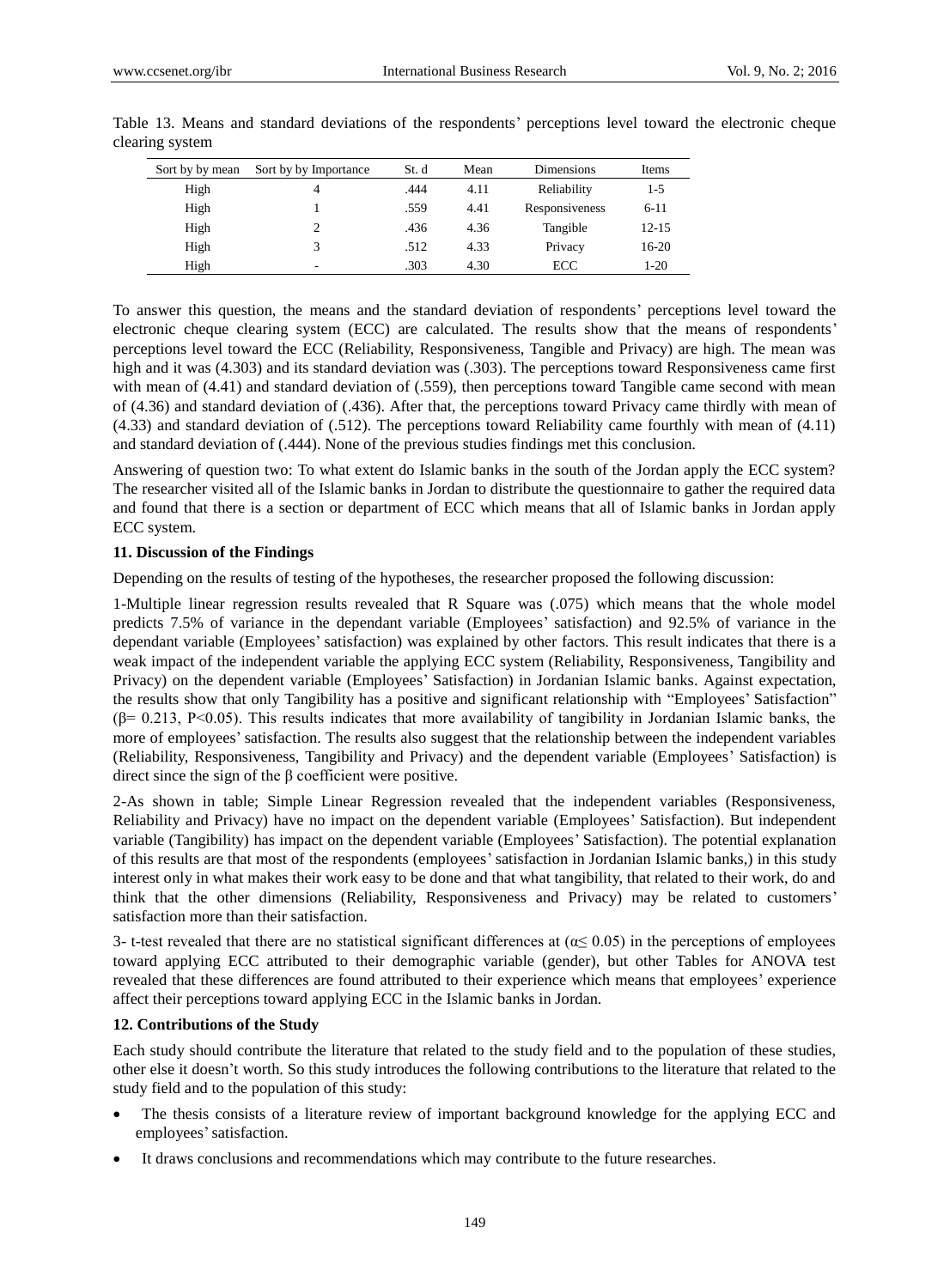#### **13. Recommendations and Future Researches**

In this section the researcher tries, based on the results of hypotheses testing, to introduce some recommendations that may benefit staff of the Jordanian Banks in general. Also the researchers try to suggest some future researches that may build on this research results.

*13.1 Recommendations of the Study*

The researchers suggested the following recommendations for the benefit of the population of this study in general:

 The head of banks should know what affect and what don't affect their employees' satisfactions affect because employees' satisfaction is a critical factor that may lead to enhance employees' work and this may lead develop workplace.

- Because of this importance employees'satisfaction should be measured continuously.
- Employees' satisfaction in bank sector may affect customers' satisfaction positively or negatively because most of employees in this sector deal with customers face to face. So they should always.

## **References**

- Aarti, C., Seema, C., Bhawna, C., & Jyoti, C. (2013). [Job Satisfaction Among Bank Employees: An Analysis Of](http://www.ijstr.org/final-print/aug2013/Job-Satisfaction-Among-Bank-Employees-An-Analysis-Of-The-Contributing-Variables-Towards-Job-Satisfaction.pdf)  [The Contributing Variables Towards Job Satisfaction.](http://www.ijstr.org/final-print/aug2013/Job-Satisfaction-Among-Bank-Employees-An-Analysis-Of-The-Contributing-Variables-Towards-Job-Satisfaction.pdf) *IJSTR, 2*(8).
- Alaumayrien, A. M. (2013). *The Impact of Desire in Training on the Relationship between Training and Trainee's Performance at the Arab Potash Company.* Unpublished thesis, Mutah University, Deanship of Graduate Studies.
- Annual Report of Central Bank of Jordan. (2013). Retrieved from http://www.cbj.gov.jo/pages.php?menu\_id=12%26local\_type=0&local\_id=0&local\_details=0&local\_details 1=0&localsite\_branchname=CBJ
- Aladwani, A. M. (2001). Online banking: A field study of drivers, development challenges, and expectations. *International Journal of Information Management, 21*(3), 213-225. [http://dx.doi.org/10.1016/S0268-4012\(01\)00011-1](http://dx.doi.org/10.1016/S0268-4012(01)00011-1)
- Alter, A. L., & Oppenheimer, D. M. (2009). Suppressing secrecy through meta cognitive ease. *Psychological Science, 20*(11), 1414-1420. <http://dx.doi.org/10.1111/j.1467-9280.2009.02461.x>
- Aziri, B. (2011). Job Satisfaction. *Management Research and Practice, 3*(4), 77-86.
- Alabar, T. T., & Agema, R. J. (2014). Information and Communication Technology and Customer Satisfaction in the Nigerian Banking Industry. *Journal of Advanced Management Science, 2*(4). <http://dx.doi.org/10.12720/joams.2.4.333-338>
- Bolton, L. (1991). Are you sitting comfortably? *Accountancy, 108*(1179), 123.
- Bowen, D. E., Gilliland, S., & Folger, R. (1999). HRM and service fairness: How being fair with employees spill over to customers. *Organizational Dynamics, 27,* 7-23. [http://dx.doi.org/10.1016/S0090-2616\(99\)90018-9](http://dx.doi.org/10.1016/S0090-2616(99)90018-9)
- Bowen, D. E., Schneider, B., & Kim, S. (2000). Shaping service cultures through strategic human resource management. *Handbook of Services Marketing* (pp. 439-454). Beverly Hills, CA: Sage Publications. <http://dx.doi.org/10.4135/9781452231327.n30>
- Cavoukian, A., & Dixon, M. (2013). *Privacy and Security by Design: An Enterprise Architecture Approach.* Information and Privacy Commissioner Ontario, Canada. Retrieved from [http://www.ipc.on.ca/site\\_documents/pbd-privacy-and-security-by design-oracle.pdf](http://www.ipc.on.ca/site_documents/pbd-privacy-and-security-by%20design-oracle.pdf)
- Central Bank of Jordan. (2009). A report on the stability of the financial sector in Jordan. *Central Bank of Jordan.* Retrieved from CBJ website.
- Clacher, I. (2006). Challenges Facing Banking in Emerging Markets. A Case Study on the Tanzanian National Payments Systems. *Journal of Financial Regulation and Compliance, 14,* 112-118. <http://dx.doi.org/10.1108/13581980610644798>
- Cozby, P. C. (1973). Self-disclosure: A literature review. *Psychological Bulletin, 79*(2), 73-91. <http://dx.doi.org/10.1037/h0033950>
- Chigot, P. (2005). Effects of sound in offices: Subjective experience vs. objective assessment. *Facilities, 23*(3/4),152-63.<http://dx.doi.org/10.1108/02632770510578520>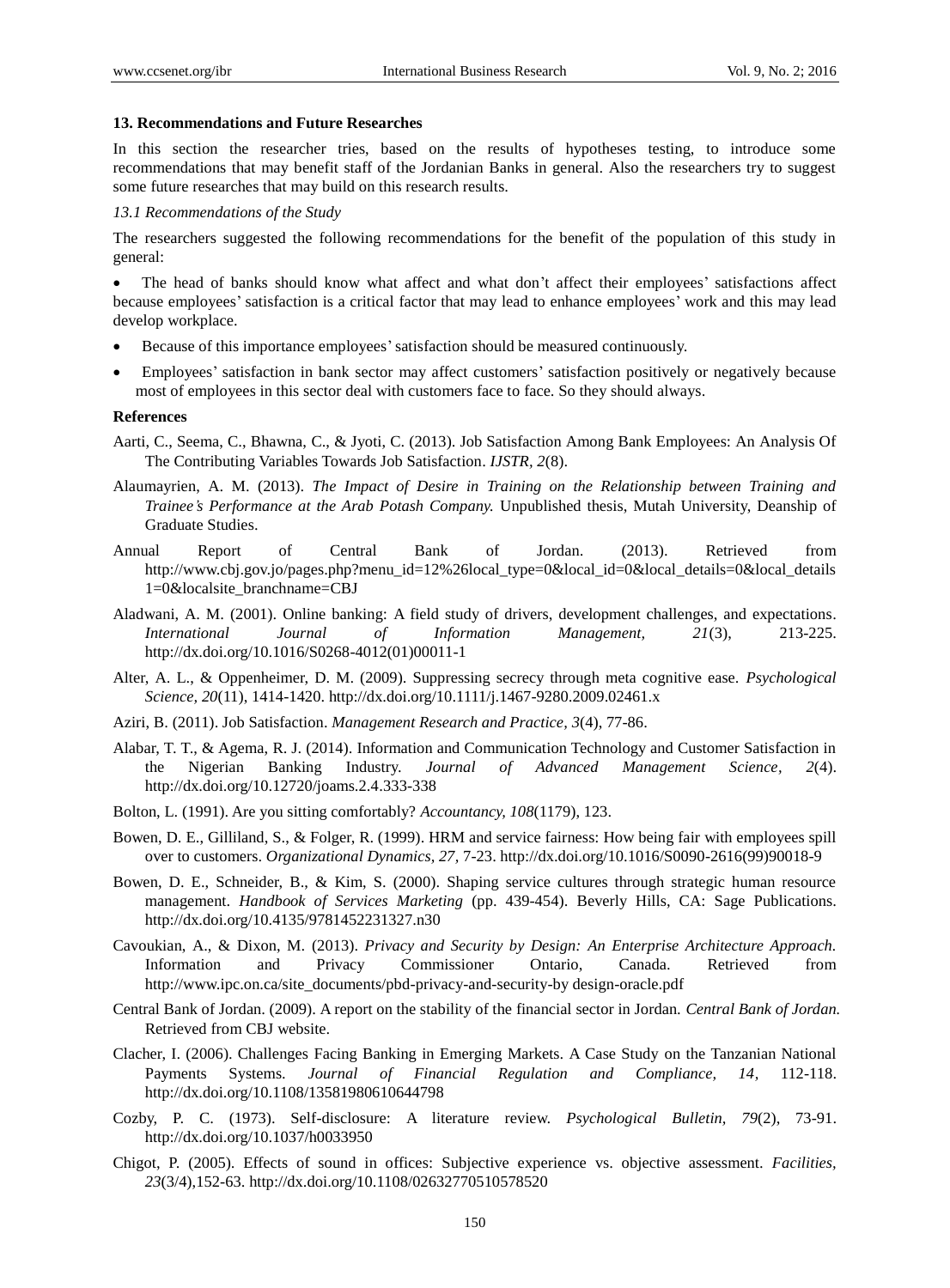- D'Astous, A., Colbert, F., & Montpetit, D. (2005). Music piracy on the web-how e\_ective are anti-piracy arguments? *Journal of Consumer Policy, 28*, 289-310. <http://dx.doi.org/10.1007/s10603-005-8489-5>
- Duncan, E. M., Forbes-McKay, K., & Henderson, S. E. (2012). Alcohol use during pregnancy: An application of the theory of planned behavior. *Journal of Applied Social Psychology, 42*(8), 1887-1903. <http://dx.doi.org/10.1111/j.1559-1816.2012.00923.x>
- Edwards, L., & Torcellini, P. (2002). *A literature review of the effects of natural light on building occupants.*  National Renewable Energy Laboratory: Colorado. <http://dx.doi.org/10.2172/15000841>
- Hrishikesh, S., Akshay, G., Harsha, S., & Vivek, I. (2014). Cheque Deposition System Using Image Processing & TCP-IP Protocol International. *Journal of Advanced Research in Electrical, Electronics and Instrumentation Engineering, 3*(3).
- Haitham, H., & Shibly, A. (2011). An Extended Tam Model to Evaluate User's Acceptance of Electronic Cheque Clearing Systems at Jordanian Commercial Banks. *Australian Journal of Basic and Applied Sciences,* 147-156.
- Henderson, S., & Gilding, M. (2004). I've never clicked this much with anyone in my life: Trust and hyperpersonal communication in online friendship. *New Media and Society, 6*(4), 487-506. <http://dx.doi.org/10.1177/146144804044331>
- Howcroft, B., Hamilton, R., & Hewer, P. (2001). Consumer attitude and the usage and adoption of home-based banking in the United Kingdom. *The International Journal of Bank Marketing, 20*(3), 111-121. <http://dx.doi.org/10.1108/02652320210424205>
- Hua, G. Y. (2009). An Experimental Investigation of Online Banking Adoption in China. *Journal of Internet Banking and Commerce, 14*(1).
- Olanipekun, Wahid, D., Brimah, A. N., & Ajagbe, S. T. (2013). Role of Electronic Banking in Enhancing Human Resource Performance and Customer Satisfaction: Evidence from Guaranty Trust.
- Qatawneh, A. (2012). The effect of Electronic commerce on the effectiveness of accounting information systems. *International Business Research, 5*(5). <http://dx.doi.org/10.5539/ibr.v5n5p158>
- Sowmya, K. R., & Panchanatham, N. (2011). Factors influencing job satisfaction of banking sector employees in Chennai, India. *Journal of Law and Conflict Resolution, 3*(5), 76-79.
- Rotter, J. B. (1980). Interpersonal trust, trustworthiness, and gullibility. *American Psychologist, 35*(1), 1-7. <http://dx.doi.org/10.1037/0003-066X.35.1.1>
- Karimi-Shahanjarini, A., Rashidian, A., Majdzadeh, R., Omidvar, N., Tabatabai, M., & Shojaeezadeh, D. (2012). Parental control and junk-food consumption: A mediating and moderating effect analysis. *Journal of Applied Social Psychology, 42*(5), 1241-1265. <http://dx.doi.org/10.1111/j.1559-1816.2011.00885.x>
- Knowles, S. R., Hyde, M. K., & White, K. M. (2012). Predictors of young people's charitable intentions to donate money: An extended theory of planned behavior perspective. *Journal of Applied Social Psychology 42*(9), 2096-2110. <http://dx.doi.org/10.1111/j.1559-1816.2012.00932.x>
- Lee, M. (2009). Predicting and explaining the adoption of online trading: An empirical study in Taiwan. *Decision Support Systems, 47*, 133-142. <http://dx.doi.org/10.1016/j.dss.2009.02.003>
- Louis, W. R., Davies, S., Terry, D. J., & Smith, J. R. (2007). Pizza and pop and the student identity: The role of referent group norms in healthy and unhealthy eating. *Journal of Social Psychology, 147,* 57-74. <http://dx.doi.org/10.3200/SOCP.147.1.57-74>
- Lymperopoulos, C., & Chaniotakis, E. (2004). Branch employees' perceptions towards implications of e-banking in Greece. *International Journal of Retail & Distribution Management, 32*(6), 302-311. <http://dx.doi.org/10.1108/09590550410538006>
- Paine, C., Reips, U. D., Steiger, S., Joinson, A., & Buchanan, T. (2006). Internet users' perceptions of 'privacy concerns' and 'privacy actions'. *International journal of Human-Computer Studies, 65,* 526-536. <http://dx.doi.org/10.1016/j.ijhcs.2006.12.001>
- Pasupathinathan, V., Pieprzyk, J., & Wang, H. (2005). Privacy Enhanced Electronic Cheque System. *Proceedings of the Seventh IEEE International Conference on E-Commerce Technology.* <http://dx.doi.org/10.1109/ICECT.2005.68>
- Jresat, N. F. (2007). *Economic Impact of Applying Electronic Cheque Clearing Solution: A Case Study-State of*